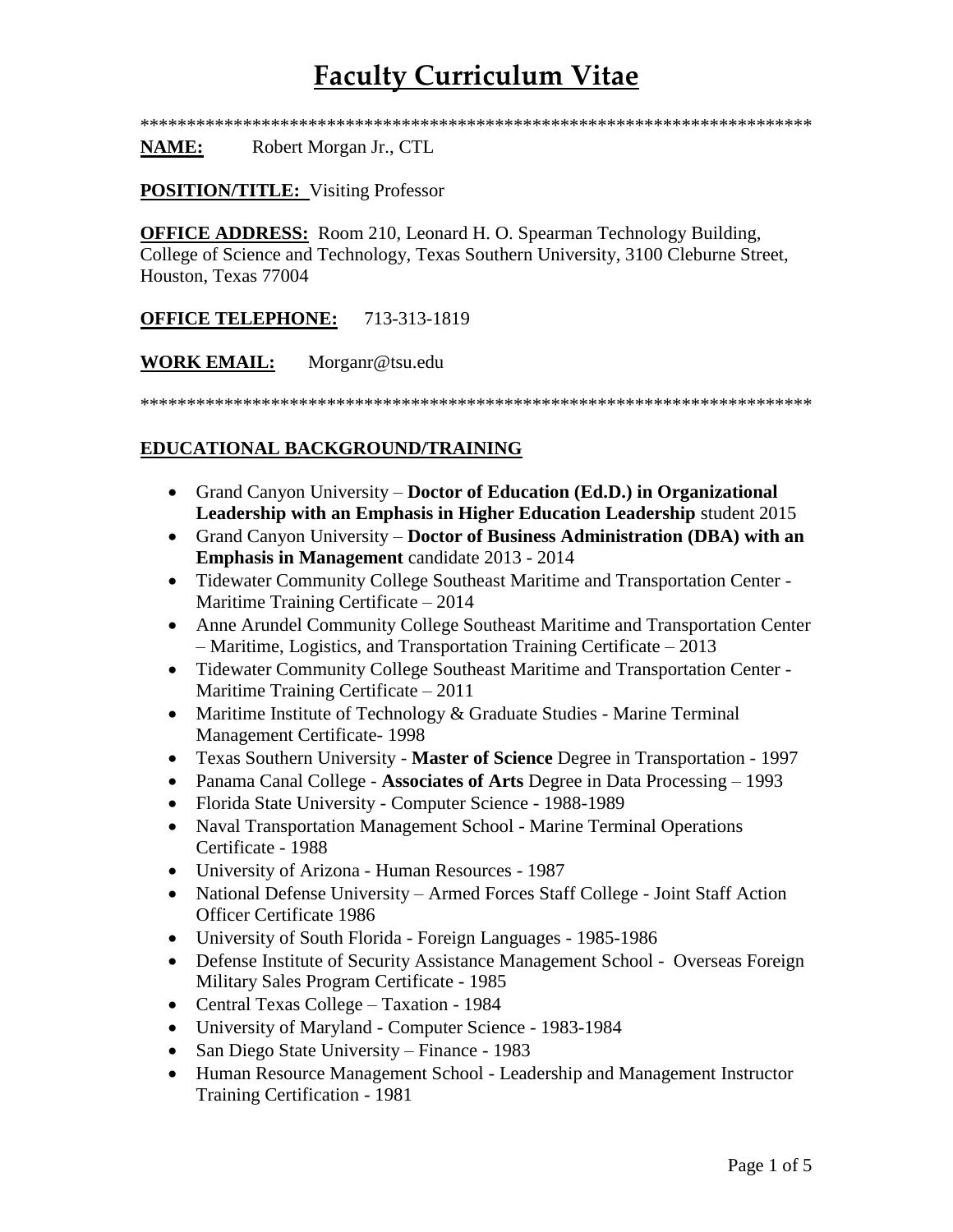- National University **Master of Business Administration** (MBA) Degree -1982
- Old Dominion University Oceanography -1977-1978
- University of Rhode Island International Studies 1976
- Southern University **Bachelor of Science** Degree in Accounting 1976

### **CERTIFICATIONS**

- CTL (Certified in Transportation and Logistics), American Society of Transportation and Logistics
- Certified Ship-handling Instructor
- Certified American Red Cross Water Safety Instructor
- Certified American Red Cross Life Guard
- Certified in the handling of nuclear material
- Certificates in Damage Control and Hazardous Material (HAZMAT) Training
- Certified as a Post-Secondary Management Instructor by the Texas Education Agency

### **RELEVANT TEACHING EXPERIENCE**

- Texas Southern University, Houston, TX 2001 to present Visiting Professor
- University of Houston, Houston, TX 1999 to present Lecturer/Adjunct Professor
- Central Texas College, Killeen, TX 1982-1983 Professor
- Naval Surface Warfare Officer School, San Diego, CA 1981 -1983 Instructor
- University of Houston Downtown, Houston, TX Presenter/Lecturer
- [Prairie View A&M University,](http://www.pvamu.edu/) Prairie View, TX Presenter/Lecturer
- [Sam Houston State University,](http://www.shsu.edu/) Huntsville, TX Presenter/Lecturer
- University of the Western Cape, Cape Town, South Africa Presenter
- [University of Guam,](http://www.uog.edu/) Guam, USA Presenter/Lecturer
- [College of the Mainland,](http://www.com.edu/) Texas City, TX Presenter/Lecturer
- Houston Community College, Houston, TX Presenter/Lecturer
- [San Jacinto College,](http://www.sjcd.edu/) Houston, TX Presenter/Lecturer
- Lone Star College North Harris, Houston, TX Presenter/Lecturer
- Tidewater Community College, Virginia Beach, VA Presenter
- Channelview High School, Channelview, TX Presenter
- La Porte High School, La Porte, TX Presenter
- South Houston High School, Houston, TX Presenter
- Lomax Junior High School, La Porte, TX Presenter

### **ACADEMIC SCHOLARSHIP/RESEARCH/CREATIVE ENDEAVORS**

Provided maritime, logistics, and transportation presentations to special interest groups from Australia, China, Cote d'Ivoire, Ghana, Liberia, Libya, Mexico, Namibia, Nigeria, Netherlands, Republic of Panama, Republic of Rwanda, South Africa, South America, and Uruguay.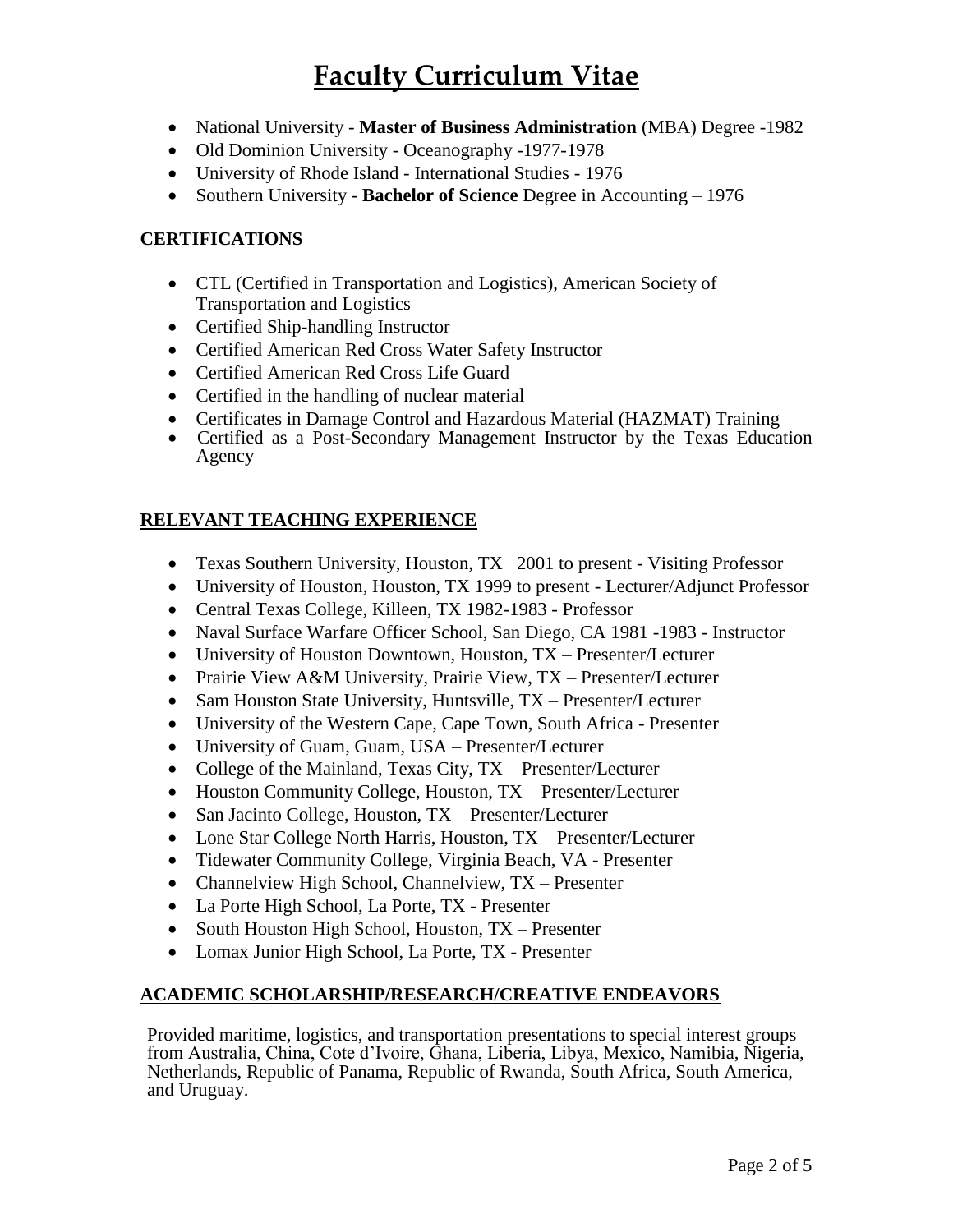Developed an Undergraduate Maritime Operations Course (SCLT 3375) at the University of Houston, School of Technology.

Lived in seven different countries (El Salvador, Honduras, Japan, Republic of Korea, Philippines, Republic of Panama, and the United States), and visited over a dozen more.

Researcher and Principal Investigator for my Department of Homeland Security Scientific Leadership Award grant: DHS SLA 2014-ST-062-000057

Serve on the Transportation Studies department curriculum committee,

Coordinator for the U.S. Coast guard and National Maritime Center Standards of Training, Certification, and Watchkeeping for Seafarers (STCW) Maritime certification program. Courses include Hazardous Materials (HAZMAT); Advance Chemical Tankers' Training; Tank Ship Familiarization & Dangerous Liquids; Train the Trainer; Crisis Management & Human Behavior; Crowd Management & Passenger Safety; Marine Environment Awareness; First Aid, CPR & AED; and Personal Safety/ Social Responsibilities

Participated in research studies funded grant from the U.S. Army on the use, practicality and feasibility of employing Automated Guided Vehicles in an U.S. Port Terminal

Participated in research study for a traffic movement analysis from the Port of Houston Authority Container terminals.

Participated in the National Science Foundation program used to grow the Summer Maritime Transportation Institute model for professional development and career awareness of the maritime and transportation industry.

Held various top-level management and leadership assignments worldwide in the administration, operations and transportation fields while serving on active duty as a mid-grade naval officer in the United States Navy.

Significant military assignments:

**Commander** of two overseas Military Sealift Commands, the Republic of Korea and the Republic of Panama; Responsible for all Merchant Marine Shipping terminal activities in 12 seaports in Korea, and all the Seaports in South America under the Military Sealift Control.

**Joint Staff Officer** over transportation, logistics and communications for the Middle East, Central America and South America countries;

**Logistics Officer** at the American Embassy in El Salvador, coordinated military logistics operations for the United States support of El Salvador civil war;

**Port Operations Officer** over a major naval seaport in Guam; coordinated the marine terminal activities for visiting naval combatant vessels;

**Officer in Charge, Department Head** and **Division Officer** onboard three large naval vessels. Span of control ranged from a staff of twelve to 5,000 highly skilled technicians and administrative personnel. Directly managed, controlled, and budgeted for equipment valued more than \$40 billion.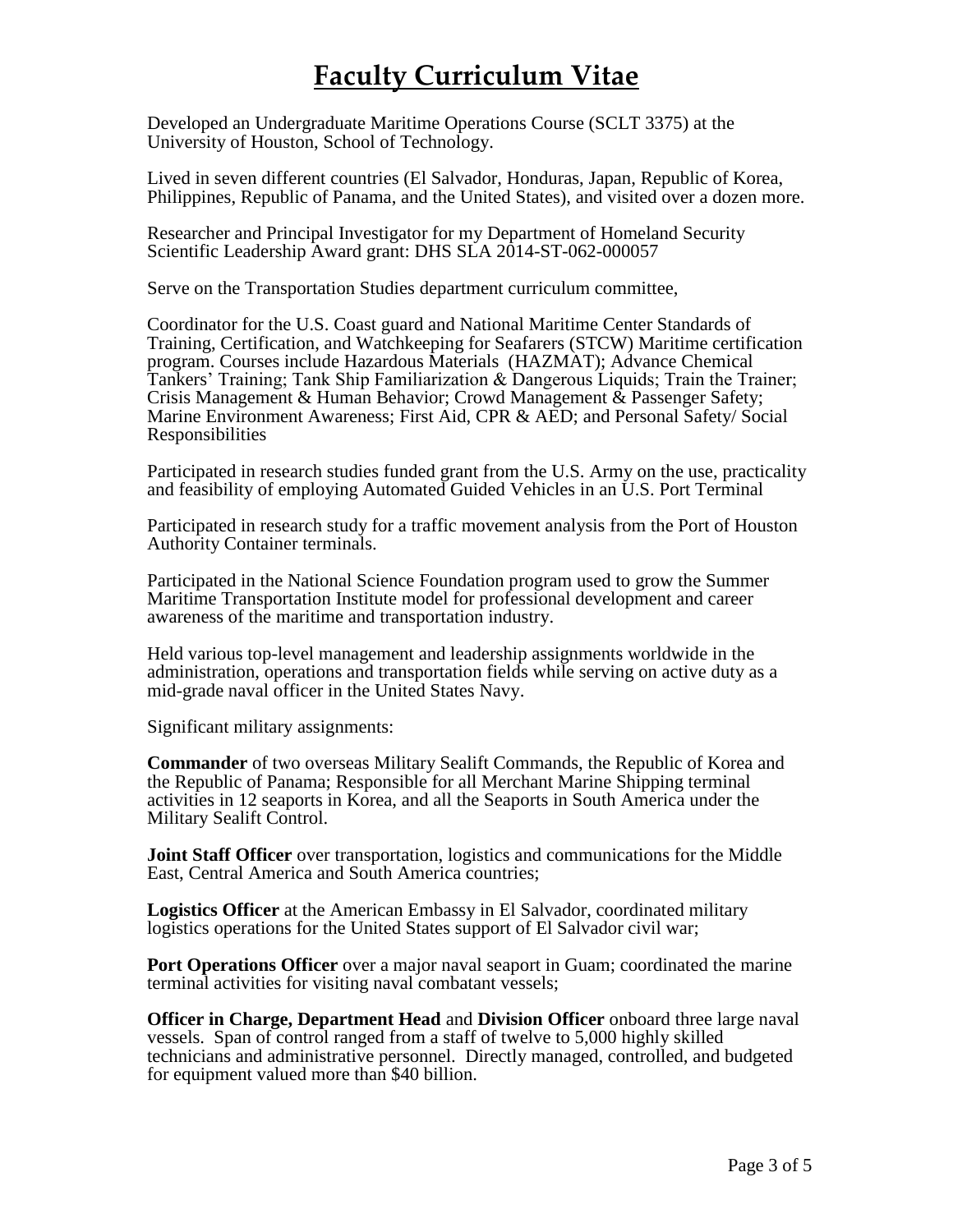**Instructor.** Served as an instructor at the Surface Warfare Officer School teaching ship handling, navigation, operations, deck seamanship, and management to junior Naval Officers.

## **NOTABLE MILITARY AWARDS**

Defense Meritorious Service Medal (2); Meritorious Service Medal; Joint Service Commendation Medal; Navy Commendation Medal; Navy Achievement Medal; Joint Meritorious Unit Award; Meritorious Unit Award; Navy Unit Commendation; National Defense Ribbon; Sea Service Ribbon; Overseas Service Ribbon; Surface Warfare Officer Badge; Command Ashore Badge

### **AFFILIATIONS/ORGANIZATIONS**

### **National/International**

- Alpha Phi Omega Fraternity, Inc.
- American Legion
- American Society of Transportation and Logistics (ASTL)
- Council of Supply Chain Management Professionals (CSCMP)
- [Disabled American Veterans](http://dav.org/) (DAV)
- Institute of Transportation Engineers (ITE)
- International Supply Management (ISM)
- International Transportation Management Association (ITMA)
- Masonic
- Military Officers Association of America **(**MOAA)
- National Association of Black Scuba Divers
- National Black MBA Association (NBMBAA)
- National Naval Officers Association **(**NNOA**)**
- National Society of Hispanic MBAs (NSHMBA)
- Omega Psi Phi Fraternity, Inc.
- Organization of Women in International Trade (OWIT)
- The Reserve Officers Association (ROA)
- Society of Logistics (formerly Society Of Logistics Engineers) SOLE
- The Association of Global Logistics & Transportation (NDTA)
- Transportation Club International (TCI)
- Transportation Club of Houston (TCH)
- Veterans of Foreign Wars (VFW)
- Warehouse Educational Research Council (WERC)

### **Local Maritime/Charitable**

- American Diabetes Association (ADA)
- American Red Cross
- The Academy of Engineering at Chavez High School Board
- The Buffalo Soldiers National Museum (BSNM)
- Goose Creek CISD Career & Technical Education (CTE) Advisory Board